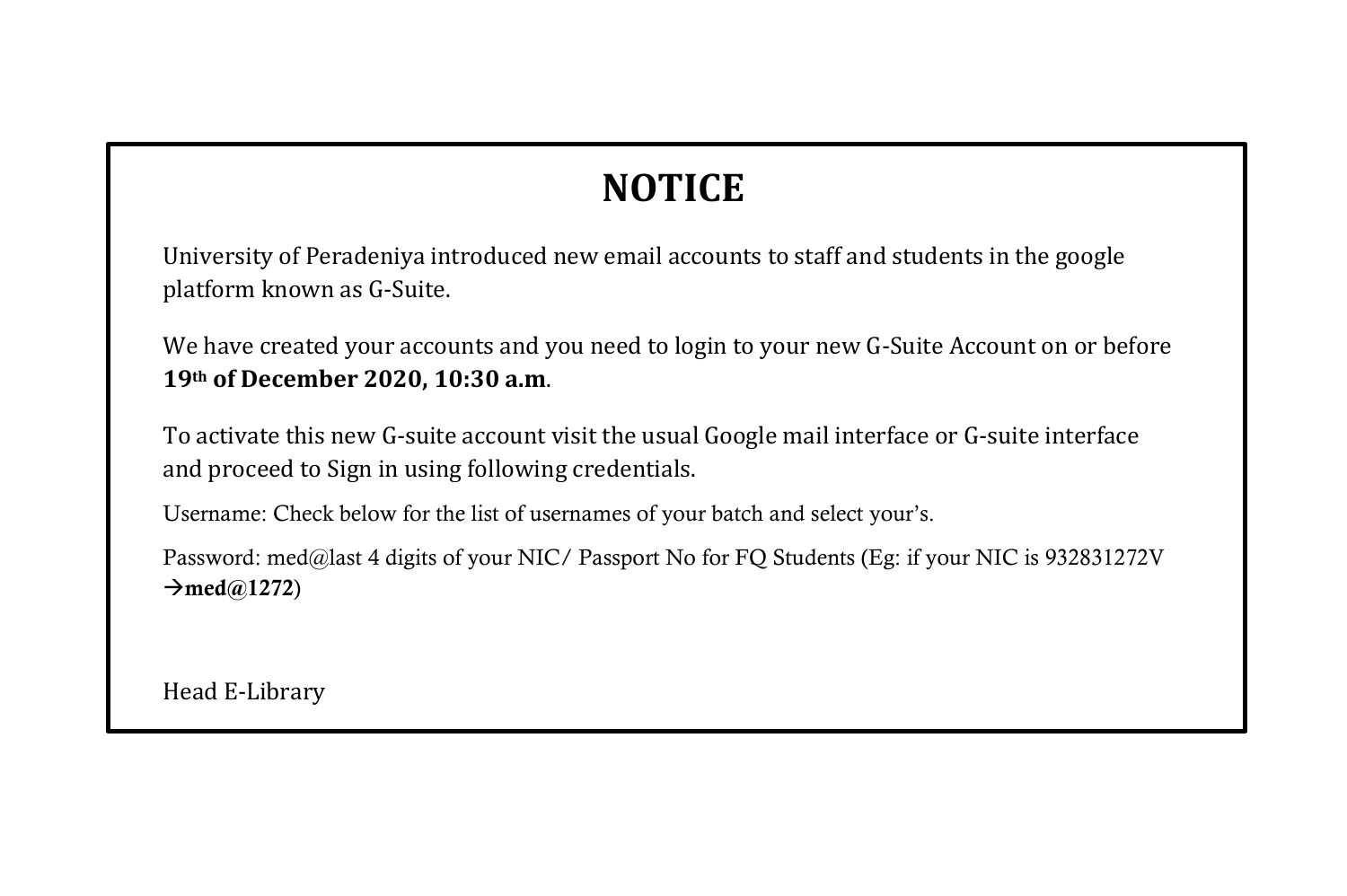| <b>Enrollment No</b> | <b>Email Address</b>                       |
|----------------------|--------------------------------------------|
| M/13/001             | asha.abewardhana.13@med.pdn.ac.lk          |
| M/13/002             | gayani.abeyrathna.13@med.pdn.ac.lk         |
| M/13/003             | ravidewa.abhayasinghe.13@med.pdn.ac.lk     |
| M/13/004             | amali.alahakoon.13@med.pdn.ac.lk           |
| M/13/005             | ruvini.alahakoon.13@med.pdn.ac.lk          |
| M/13/006             | fathima.al-hithaya.13@med.pdn.ac.lk        |
| M/13/007             | rahuman.althaf.13@med.pdn.ac.lk            |
| M/13/008             | rojith.amarajeewa.13@med.pdn.ac.lk         |
| M/13/009             | achala.amarasinghe.13@med.pdn.ac.lk        |
| M/13/010             | nayana.amarasinghe.13@med.pdn.ac.lk        |
| M/13/011             | didula.amarasinghe.13@med.pdn.ac.lk        |
| M/13/012             | mohammadhu.anas.13@med.pdn.ac.lk           |
| M/13/013             | promod.andarage.13@med.pdn.ac.lk           |
| M/13/014             | praveen.andradi.13@med.pdn.ac.lk           |
| M/13/015             | nishadi.ariyasingha.13@med.pdn.ac.lk       |
| M/13/016             | priyadarshani.ariyasinghe.13@med.pdn.ac.lk |
| M/13/017             | gayathri.ariyawansha.13@med.pdn.ac.lk      |
| M/13/018             | nipuni.athapattu.13@med.pdn.ac.lk          |
| M/13/019             | thilini.aththanayaka.13@med.pdn.ac.lk      |
| M/13/020             | roshika.attanayake.13@med.pdn.ac.lk        |
| M/13/021             | sachini.attanayake.13@med.pdn.ac.lk        |
| M/13/022             | dulmini.balasooriya.13@med.pdn.ac.lk       |
| M/13/023             | samith.bandara.13@med.pdn.ac.lk            |
| M/13/024             | chathuri.bandara.13@med.pdn.ac.lk          |
| M/13/025             | dulani.bandara.13@med.pdn.ac.lk            |
| M/13/026             | rusiri.bandara.13@med.pdn.ac.lk            |
| M/13/027             | shafira.banu.13@med.pdn.ac.lk              |
| M/13/028             | methma.chalani.13@med.pdn.ac.lk            |
| M/13/029             | nadilma.chamodi.13@med.pdn.ac.lk           |
| M/13/030             | shanika.chandrakumari.13@med.pdn.ac.lk     |
| M/13/031             | sanori.chandrasiri.13@med.pdn.ac.lk        |
| M/13/032             | dinelka.chandrasiri.13@med.pdn.ac.lk       |
| M/13/033             | thilan.chathuranga.13@med.pdn.ac.lk        |
| M/13/034             | sepala.dahanayake.13@med.pdn.ac.lk         |
| M/13/035             | yasantha.dahanayake.13@med.pdn.ac.lk       |
| M/13/036             | nirosha.damayanthi.13@med.pdn.ac.lk        |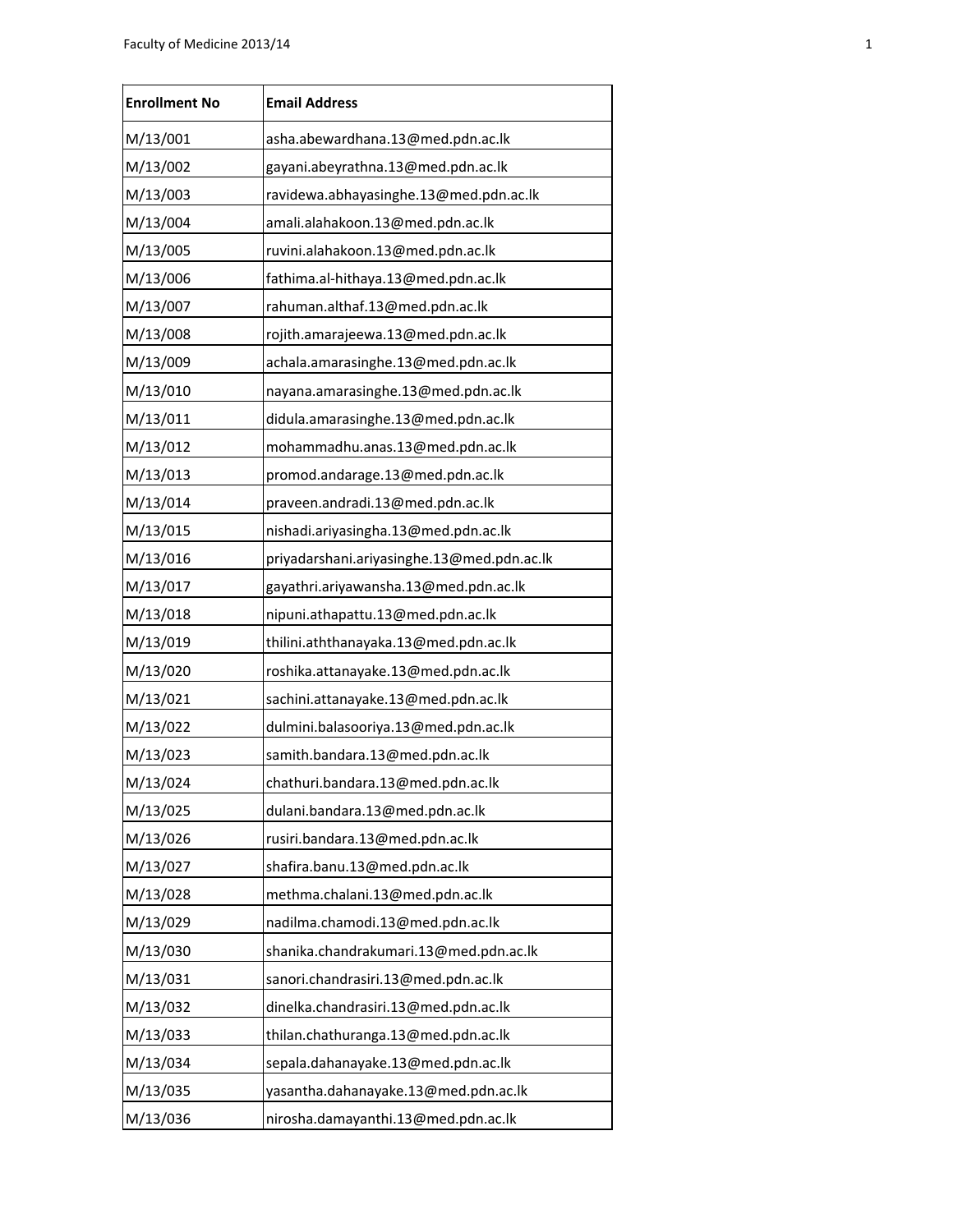| <b>Enrollment No</b> | <b>Email Address</b>                     |
|----------------------|------------------------------------------|
| M/13/037             | sathya.dasanayake.13@med.pdn.ac.lk       |
| M/13/038             | nirosha.dayarathne.13@med.pdn.ac.lk      |
| M/13/039             | kishani.desilva.13@med.pdn.ac.lk         |
| M/13/040             | kaushika.desilva.13@med.pdn.ac.lk        |
| M/13/041             | kasuni.desilva.13@med.pdn.ac.lk          |
| M/13/042             | sachini.desilva.13@med.pdn.ac.lk         |
| M/13/043             | nimeshika.desilva.13@med.pdn.ac.lk       |
| M/13/044             | chathuni.devina.13@med.pdn.ac.lk         |
| M/13/045             | thereshika.dewindi.13@med.pdn.ac.lk      |
| M/13/046             | gayathri.dharmasena.13@med.pdn.ac.lk     |
| M/13/047             | tharushi.dileka.13@med.pdn.ac.lk         |
| M/13/048             | verannaya.dissanayaka.13@med.pdn.ac.lk   |
| M/13/049             | narmada.dissanayake.13@med.pdn.ac.lk     |
| M/13/050             | sachini.divakara.13@med.pdn.ac.lk        |
| M/13/051             | dhanusha.ekanayaka.13@med.pdn.ac.lk      |
| M/13/052             | kasun.ekanayake.13@med.pdn.ac.lk         |
| M/13/053             | ravini.ekanayake.13@med.pdn.ac.lk        |
| M/13/054             | mohamed.fahd.13@med.pdn.ac.lk            |
| M/13/055             | shalini.fernando.13@med.pdn.ac.lk        |
| M/13/056             | nirupamala.fernando.13@med.pdn.ac.lk     |
| M/13/057             | yashodya.fernando.13@med.pdn.ac.lk       |
| M/13/058             | ravindraraj.godfrey.13@med.pdn.ac.lk     |
| M/13/059             | viraj.gunarathne.13@med.pdn.ac.lk        |
| M/13/060             | kasun.gunasena.13@med.pdn.ac.lk          |
| M/13/061             | chithrabhanu.gurugamage.13@med.pdn.ac.lk |
| M/13/062             | lakmal.gurusinghe.13@med.pdn.ac.lk       |
| M/13/063             | umavi.halkewela.13@med.pdn.ac.lk         |
| M/13/064             | eranga.hansamali.13@med.pdn.ac.lk        |
| M/13/065             | maduni.hansamali.13@med.pdn.ac.lk        |
| M/13/066             | ishara.hansani.13@med.pdn.ac.lk          |
| M/13/067             | thamara.hemali.13@med.pdn.ac.lk          |
| M/13/068             | yashodha.herath.13@med.pdn.ac.lk         |
| M/13/069             | deshanee.herath.13@med.pdn.ac.lk         |
| M/13/070             | nelaka.hettiarachchi.13@med.pdn.ac.lk    |
| M/13/071             | sewwandi.hewakosgoda.13@med.pdn.ac.lk    |
| M/13/072             | thilini.hitigama.13@med.pdn.ac.lk        |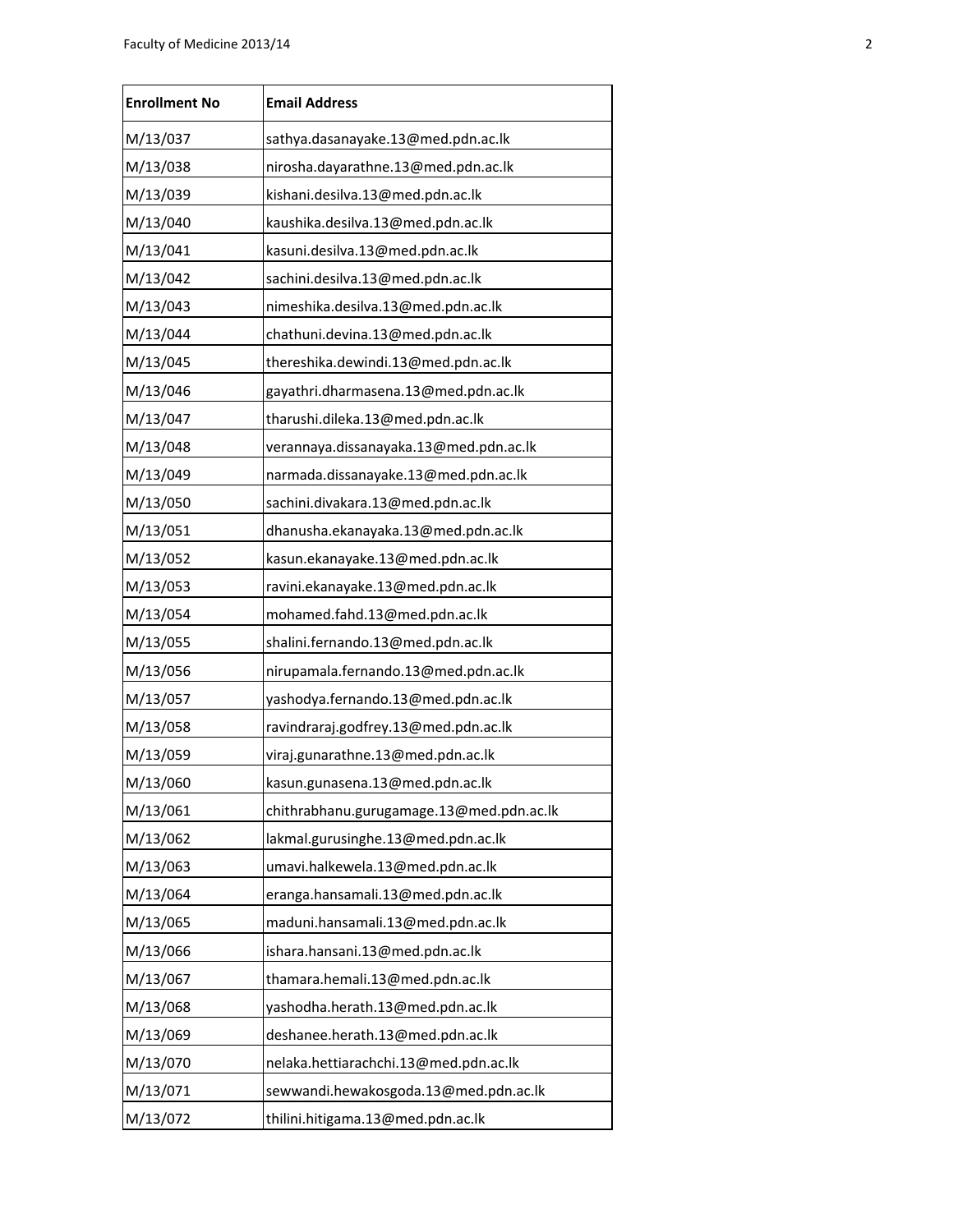| <b>Enrollment No</b> | <b>Email Address</b>                       |
|----------------------|--------------------------------------------|
| M/13/073             | prabodha.iddamalgoda.13@med.pdn.ac.lk      |
| M/13/074             | nimhani.illukkumbura.13@med.pdn.ac.lk      |
| M/13/075             | tharani.isurika.13@med.pdn.ac.lk           |
| M/13/076             | gihani.jayalath.13@med.pdn.ac.lk           |
| M/13/077             | ishara.jayarathna.13@med.pdn.ac.lk         |
| M/13/078             | sashikala.jayasekara.13@med.pdn.ac.lk      |
| M/13/079             | chamod.jayasingha.13@med.pdn.ac.lk         |
| M/13/080             | thilini.jayasinghe.13@med.pdn.ac.lk        |
| M/13/081             | yomalka.jayasinghe.13@med.pdn.ac.lk        |
| M/13/082             | lesly.jayasinghe.13@med.pdn.ac.lk          |
| M/13/083             | thilini.jayathissa.13@med.pdn.ac.lk        |
| M/13/084             | randima.kalotuwawa.13@med.pdn.ac.lk        |
| M/13/085             | rachith.kalpana.13@med.pdn.ac.lk           |
| M/13/086             | nipuni.kaluarachchi.13@med.pdn.ac.lk       |
| M/13/087             | nishantha.karunarathna.13@med.pdn.ac.lk    |
| M/13/088             | rasika.katugaha.13@med.pdn.ac.lk           |
| M/13/089             | tharindu.kaushalya.13@med.pdn.ac.lk        |
| M/13/090             | dulini.kodikara.13@med.pdn.ac.lk           |
| M/13/091             | balachandran.kojabpriyen.13@med.pdn.ac.lk  |
| M/13/092             | geetha.kokilana.13@med.pdn.ac.lk           |
| M/13/093             | isuri.konarasinghe.13@med.pdn.ac.lk        |
| M/13/094             | ishani.kulasinghe.13@med.pdn.ac.lk         |
| M/13/095             | kumudu.kumara.13@med.pdn.ac.lk             |
| M/13/096             | yasara.kumarasiri.13@med.pdn.ac.lk         |
| M/13/097             | nishadi.kumari.13@med.pdn.ac.lk            |
| M/13/098             | sumudu.kurukulaarachchi.13@med.pdn.ac.lk   |
| M/13/099             | nayomi.madhumanthi.13@med.pdn.ac.lk        |
| M/13/100             | uthpala.madhushani.13@med.pdn.ac.lk        |
| M/13/101             | harshi.madurangi.13@med.pdn.ac.lk          |
| M/13/102             | hasini.madurangika.13@med.pdn.ac.lk        |
| M/13/103             | dinesh.madushanka.13@med.pdn.ac.lk         |
| M/13/104             | sachini.mahavidana.13@med.pdn.ac.lk        |
| M/13/105             | ruwanthika.mallikarachchi.13@med.pdn.ac.lk |
| M/13/106             | rupun.marasinghe.13@med.pdn.ac.lk          |
| M/13/107             | sugandika.mendis.13@med.pdn.ac.lk          |
| M/13/108             | indunil.migelrathna.13@med.pdn.ac.lk       |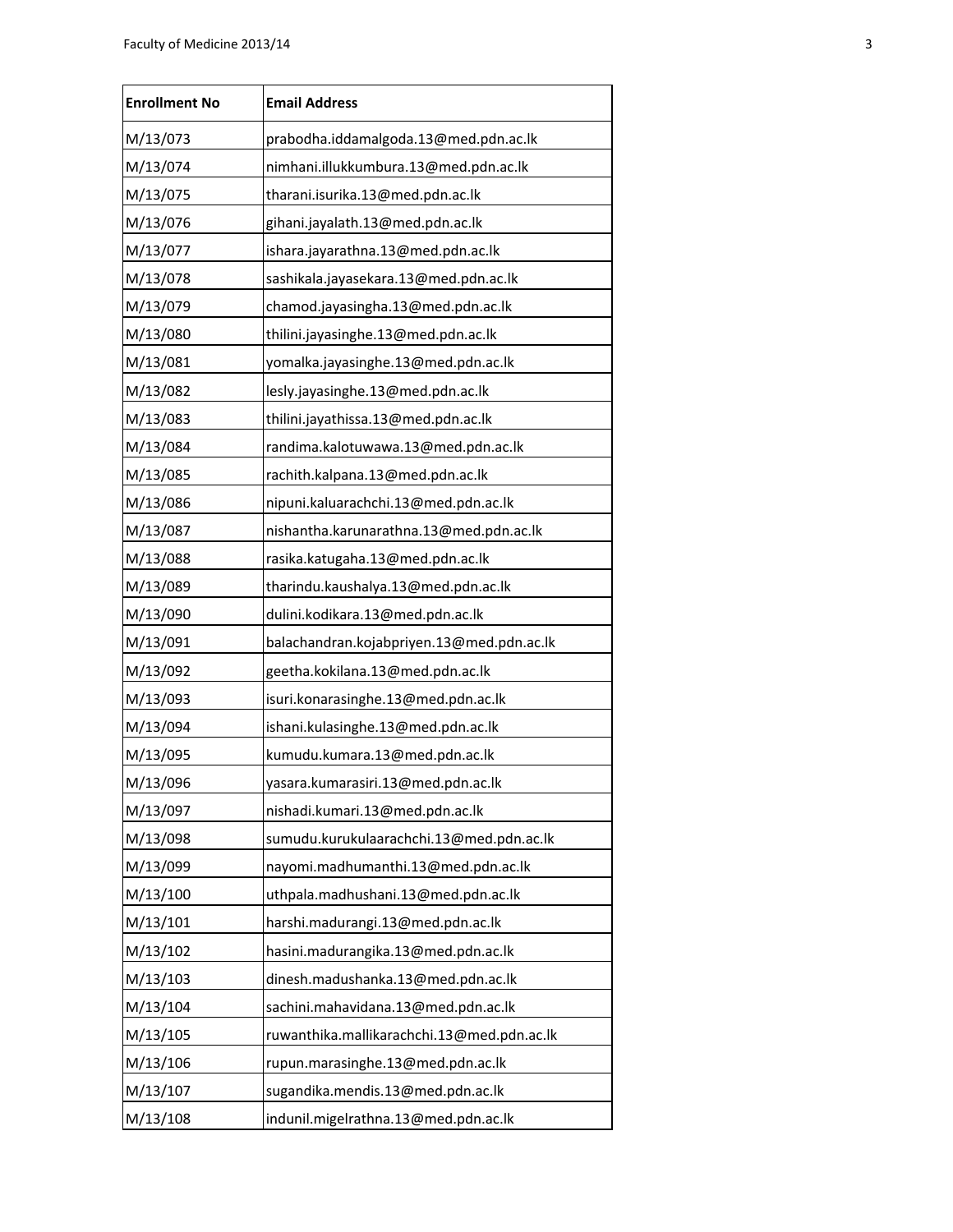| <b>Enrollment No</b> | <b>Email Address</b>                     |
|----------------------|------------------------------------------|
| M/13/109             | mohamed.mohamedrafzan.13@med.pdn.ac.lk   |
| M/13/110             | bandara.molligoda.13@med.pdn.ac.lk       |
| M/13/111             | fathima.murshida.13@med.pdn.ac.lk        |
| M/13/112             | yashodha.namarathna.13@med.pdn.ac.lk     |
| M/13/113             | achini.nawoda.13@med.pdn.ac.lk           |
| M/13/114             | shashini.nilesha.13@med.pdn.ac.lk        |
| M/13/115             | chamini.nimeshika.13@med.pdn.ac.lk       |
| M/13/116             | nuwani.nissanka.13@med.pdn.ac.lk         |
| M/13/117             | dushan.obesekara.13@med.pdn.ac.lk        |
| M/13/118             | koshila.palihakkara.13@med.pdn.ac.lk     |
| M/13/119             | ganguli.palliyaguruge.13@med.pdn.ac.lk   |
| M/13/120             | chiranthi.pannilarathna.13@med.pdn.ac.lk |
| M/13/121             | mayura.pathegama.13@med.pdn.ac.lk        |
| M/13/122             | ganith.peiris.13@med.pdn.ac.lk           |
| M/13/123             | ruwan.pemasiri.13@med.pdn.ac.lk          |
| M/13/124             | dulanja.perera.13@med.pdn.ac.lk          |
| M/13/125             | erandathi.perera.13@med.pdn.ac.lk        |
| M/13/126             | isuru.pilapitiya.13@med.pdn.ac.lk        |
| M/13/127             | madhavi.pinnaduwage.13@med.pdn.ac.lk     |
| M/13/128             | kithmini.pirashnavi.13@med.pdn.ac.lk     |
| M/13/129             | kaushani.pituwala.13@med.pdn.ac.lk       |
| M/13/130             | dilshara.polgolla.13@med.pdn.ac.lk       |
| M/13/131             | malinda.prabhashwara.13@med.pdn.ac.lk    |
| M/13/132             | lahiru.prasad.13@med.pdn.ac.lk           |
| M/13/133             | wihanga.premaratne.13@med.pdn.ac.lk      |
| M/13/134             | farook.rafsanjani.13@med.pdn.ac.lk       |
| M/13/135             | gopalapillai.ragukaran.13@med.pdn.ac.lk  |
| M/13/136             | wasitha.ranasinghe.13@med.pdn.ac.lk      |
| M/13/137             | induwarie.ranasinghe.13@med.pdn.ac.lk    |
| M/13/138             | pathum.ranathunga.13@med.pdn.ac.lk       |
| M/13/139             | tharushi.ranawaka.13@med.pdn.ac.lk       |
| M/13/140             | gimhani.ranaweera.13@med.pdn.ac.lk       |
| M/13/141             | madushani.ranaweera.13@med.pdn.ac.lk     |
| M/13/142             | padmaharshi.ranepura.13@med.pdn.ac.lk    |
| M/13/143             | oshan.rangika.13@med.pdn.ac.lk           |
| M/13/144             | sahan.rashmika.13@med.pdn.ac.lk          |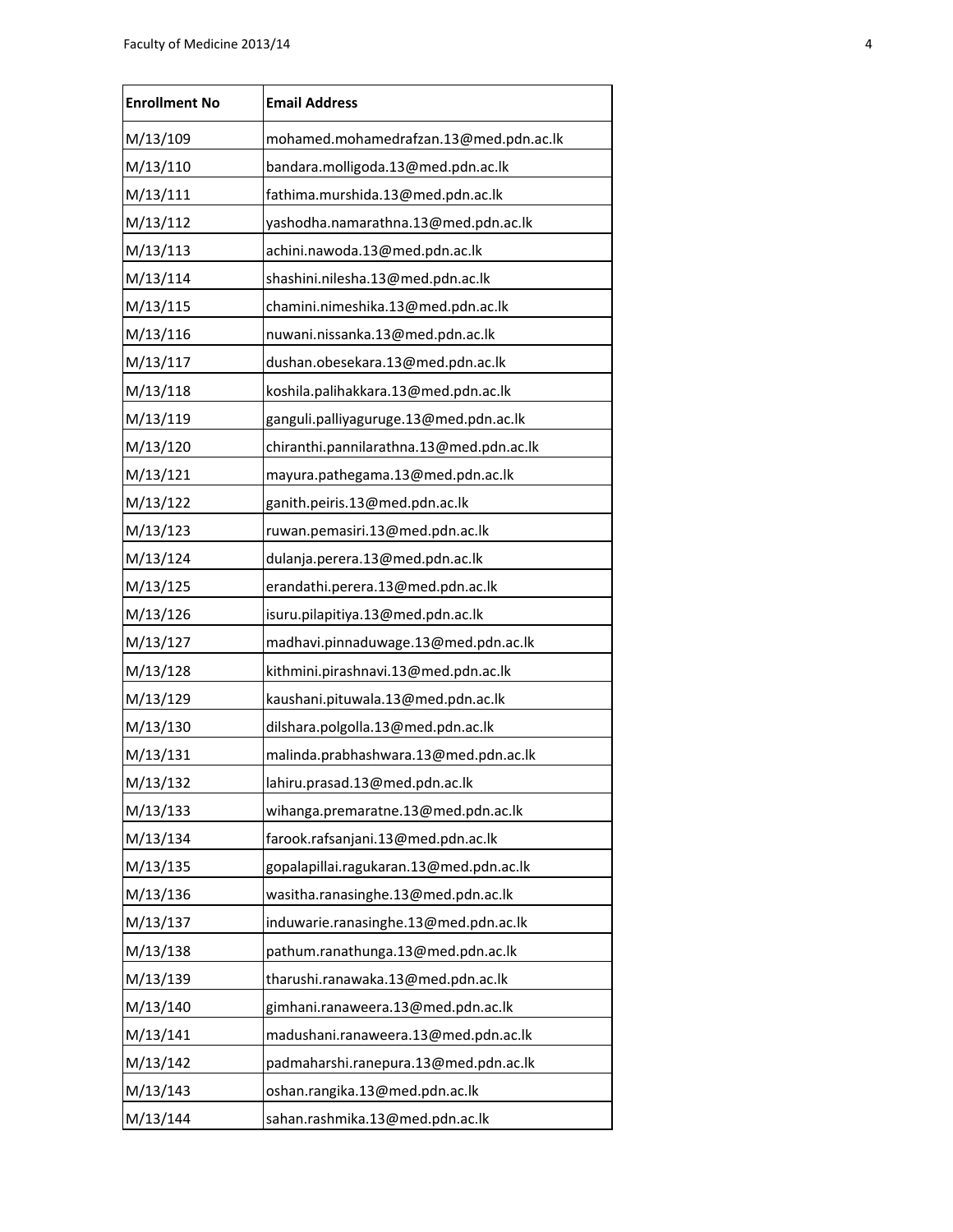| <b>Enrollment No</b> | <b>Email Address</b>                    |
|----------------------|-----------------------------------------|
| M/13/145             | chamara.rathnayaka.13@med.pdn.ac.lk     |
| M/13/146             | sanduni.rathnayaka.13@med.pdn.ac.lk     |
| M/13/147             | pasan.ravindu.13@med.pdn.ac.lk          |
| M/13/148             | gayani.rebeira.13@med.pdn.ac.lk         |
| M/13/149             | sanas.rikasa.13@med.pdn.ac.lk           |
| M/13/150             | razak.safiyya.13@med.pdn.ac.lk          |
| M/13/151             | kamil.sahana.13@med.pdn.ac.lk           |
| M/13/152             | mahir.sahlah.13@med.pdn.ac.lk           |
| M/13/153             | iresha.samaranayaka.13@med.pdn.ac.lk    |
| M/13/154             | mahesha.sandamali.13@med.pdn.ac.lk      |
| M/13/155             | tharaka.sandun.13@med.pdn.ac.lk         |
| M/13/156             | lahiru.sanjaya.13@med.pdn.ac.lk         |
| M/13/157             | thinuka.senadheera.13@med.pdn.ac.lk     |
| M/13/158             | lahiru.senananda.13@med.pdn.ac.lk       |
| M/13/159             | ashan.senarathna.13@med.pdn.ac.lk       |
| M/13/160             | chathumali.senarathne.13@med.pdn.ac.lk  |
| M/13/161             | yasodhi.serasinghe.13@med.pdn.ac.lk     |
| M/13/162             | udeshika.sewwandi.13@med.pdn.ac.lk      |
| M/13/163             | nadarajah.shriwidya.13@med.pdn.ac.lk    |
| M/13/164             | madushika.shyamini.13@med.pdn.ac.lk     |
| M/13/165             | nelani.silva.13@med.pdn.ac.lk           |
| M/13/166             | lashan.silva.13@med.pdn.ac.lk           |
| M/13/167             | shamika.silva.13@med.pdn.ac.lk          |
| M/13/168             | nelum.singharathna.13@med.pdn.ac.lk     |
| M/13/169             | saumyamali.siriwardana.13@med.pdn.ac.lk |
| M/13/170             | chathurika.siriwardena.13@med.pdn.ac.lk |
| M/13/171             | indula.subasinghe.13@med.pdn.ac.lk      |
| M/13/172             | thilina.thamodya.13@med.pdn.ac.lk       |
| M/13/173             | thanuja.thilakarathna.13@med.pdn.ac.lk  |
| M/13/174             | anjalee.thilakasiri.13@med.pdn.ac.lk    |
| M/13/175             | careem.thilfar.13@med.pdn.ac.lk         |
| M/13/176             | dilumi.thirasari.13@med.pdn.ac.lk       |
| M/13/177             | sandun.thiwanka.13@med.pdn.ac.lk        |
| M/13/178             | shermila.ubhayaratna.13@med.pdn.ac.lk   |
| M/13/179             | uditha.udumulla.13@med.pdn.ac.lk        |
| M/13/180             | shalika.vijayanthi.13@med.pdn.ac.lk     |